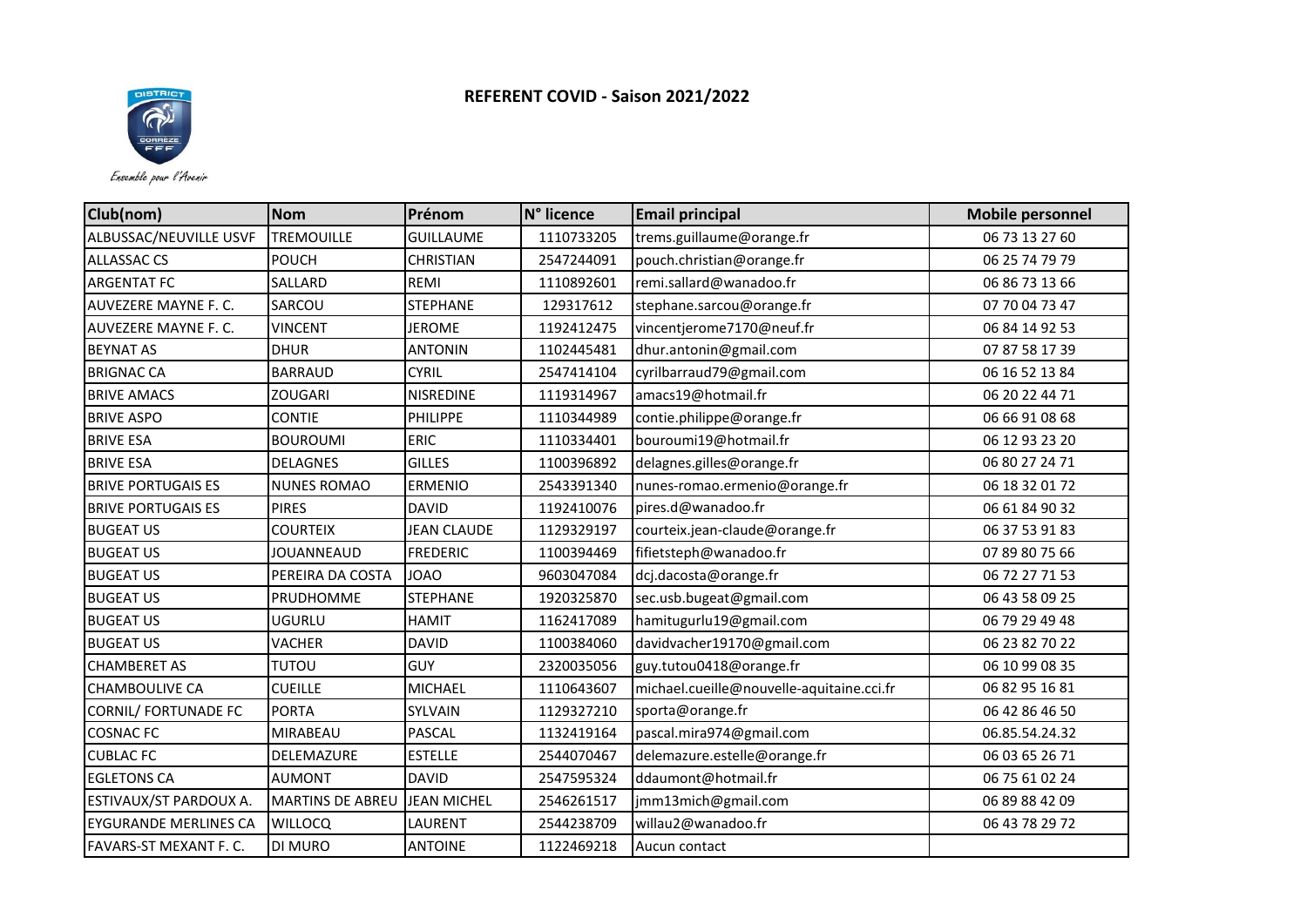| <b>GROUP.ENT.DU BARREAU</b>   | <b>PENET</b>     | <b>MURIEL</b>      | 2547779949 | penetmuriel@neuf.fr              | 06 66 18 37 25 |
|-------------------------------|------------------|--------------------|------------|----------------------------------|----------------|
| <b>JUGEALS/NOAILLES AS</b>    | LE MIGNOT        | LAURENT            | 1162413856 | laurentlemignot@orange.fr        | 06 71 37 87 92 |
| <b>JUGEALS/NOAILLES AS</b>    | VAUJOUR          | LAURENT            | 1129319271 | famille.vaujour@free.fr          | 06 16 89 37 16 |
| <b>LANTEUIL US</b>            | <b>TRONCHE</b>   | ADELINE            | 2546522777 | troncheadeline@aol.com           | 06 37 73 87 14 |
| <b>LAPLEAU ES</b>             | ARMENGAUD        | <b>BENOIT</b>      | 9603095676 | eslapleau@orange.fr              | 06 13 57 09 61 |
| LARCHE LA FEUILLADE O.        | DA SILVA         | PHILIPPE           | 1110343978 | rockydasilva@hotmail.fr          | 06 66 39 21 48 |
| LE LONZACUS 96                | DESROUSSEAUX     | <b>PATRICK</b>     | 1100032187 | patrick.desrousseaux@laposte.net | 06 26 46 36 78 |
| <b>LIGINIAC ES</b>            | CHABAUD          | <b>NICOLAS</b>     | 1109317705 | nchabaud@gmail.com               | 06 38 86 08 60 |
| LIGINIAC ES                   | <b>MOISSINAC</b> | <b>YANNICK</b>     | 538211976  | tuningmisouris@hotmail.fr        | 06 37 05 90 52 |
| <b>MALEMORT ASV</b>           | SAGAZ            | LOIC               | 1152417745 | sloic37@hotmail.fr               | 06 76 32 91 56 |
| MARCILLAC/CLERGOUX AS         | <b>RATELADE</b>  | <b>FREDERIC</b>    | 1132424520 | ratelade.frederic@neuf.fr        | 06 89 55 09 49 |
| MAUSSAC AS                    | <b>GEVIK</b>     | Nihat              | 9602688090 | nihatgevik1966@gmail.fr          | 06 12 48 11 85 |
| <b>MEYMAC CA</b>              | <b>VIALLE</b>    | <b>MARION</b>      | 1162416841 | marionvialle@orange.fr           | 06 10 15 49 05 |
| <b>MEYSSAC AS</b>             | LEGER            | <b>MARIE LAURE</b> | 2544373290 | ml.leger@orange.fr               | 06 84 43 72 64 |
| <b>MONTAIGNAC AL</b>          | <b>PORTRON</b>   | <b>PATRICK</b>     | 109316995  | henri.portron@wanadoo.fr         | 06 22 33 44 87 |
| <b>NONARDS ES</b>             | LAURENT          | <b>RENE</b>        | 1110335144 | rene.laurent8@orange.fr          | 06 88 45 26 65 |
| <b>OBJAT FC</b>               | <b>DUROT</b>     | <b>ADRIEN</b>      | 2547594684 | adrien.durot.19@gmail.com        | 06 32 40 57 28 |
| PERPEZAC/SADROC E             | <b>BROSSARD</b>  | <b>MICHEL</b>      | 1100232694 | michel.brossard44@sfr.fr         | 06 23 94 82 41 |
| <b>PEYRELEVADE ES</b>         | LALIRON          | YANNICK            | 1110735458 | laliron.yannick@orange.fr        | 06 62 24 95 64 |
| <b>ROSIER JS</b>              | <b>MONTEIL</b>   | <b>KEVIN</b>       | 1192417744 | kevin.monteil9@gmail.com         | 06 33 24 33 59 |
| SEILHAC AC                    | CLEMENT          | <b>ERIC</b>        | 1110643840 | clement.eric63@gmail.com         | 06 67 78 01 48 |
| <b>SORNAC US</b>              | <b>BEYNEL</b>    | <b>LISE</b>        | 2546538329 | remy.dallet@gmail.com            | 06 88 11 14 98 |
| <b>ST ANGEL FC</b>            | <b>MOUSSOUR</b>  | <b>CHRISTINE</b>   | 2547592550 | christine.guymous@live.fr        | 06 25 06 70 65 |
| IST CLEMENT US                | <b>BASSALER</b>  | <b>ALAIN</b>       | 1162411550 | alain.bassaler@gmail.com         | 06 70 86 59 02 |
| <b>ST CLEMENT US</b>          | <b>BOURGUET</b>  | <b>JEAN PIERRE</b> | 2545469365 | jean-pierre.bourguet@orange.fr   | 06 73 57 04 27 |
| <b>ST CLEMENT US</b>          | <b>FAUGERAS</b>  | ALAIN              | 1100395633 | alain.faugeras19@orange.fr       | 06 86 76 02 70 |
| <b>ST GERMAIN FRJEP</b>       | LACOMBE          | <b>BENJAMIN</b>    | 2543590308 | lacombe.benjamin@yahoo.fr        | 06 26 55 54 98 |
| <b>ST HILAIRE VENARSAL AM</b> | <b>REDON</b>     | LUDOVIC            | 1182426008 | ludo.redon@hotmail.com           | 06 03 08 73 17 |
| <b>ST JAL FC</b>              | <b>COIGNAC</b>   | STEPHANE           | 1100932221 | stephane.coignac@orange.fr       | 06 88 22 97 11 |
| ST MARTIAL DE GIMEL AS        | CARVALHO         | Annick             | 1152410561 | annick.carvalhorebelo@sfr.fr     | 06 15 98 68 21 |
| <b>ST PANTALEON AS</b>        | LABBE            | MICHAEL            | 1020584260 | mikalabbe@hotmail.fr             | 06 84 97 37 49 |
| <b>ST VIANCE AS</b>           | <b>MAITRINAL</b> | <b>KARINE</b>      | 9603396308 | karinenellya@gmail.com           | 06 68 02 49 93 |
| <b>STE FEREOLE S</b>          | <b>GOYAUX</b>    | CAROLINE           | 2546344256 | scgoyaux@yahoo.fr                | 06 29 57 32 21 |
| TROCHE-VIGEOIS Ent.           | <b>DECHERF</b>   | <b>DAMIEN</b>      | 1182411716 | damien.decherf@orange.fr         | 06 84 01 14 59 |